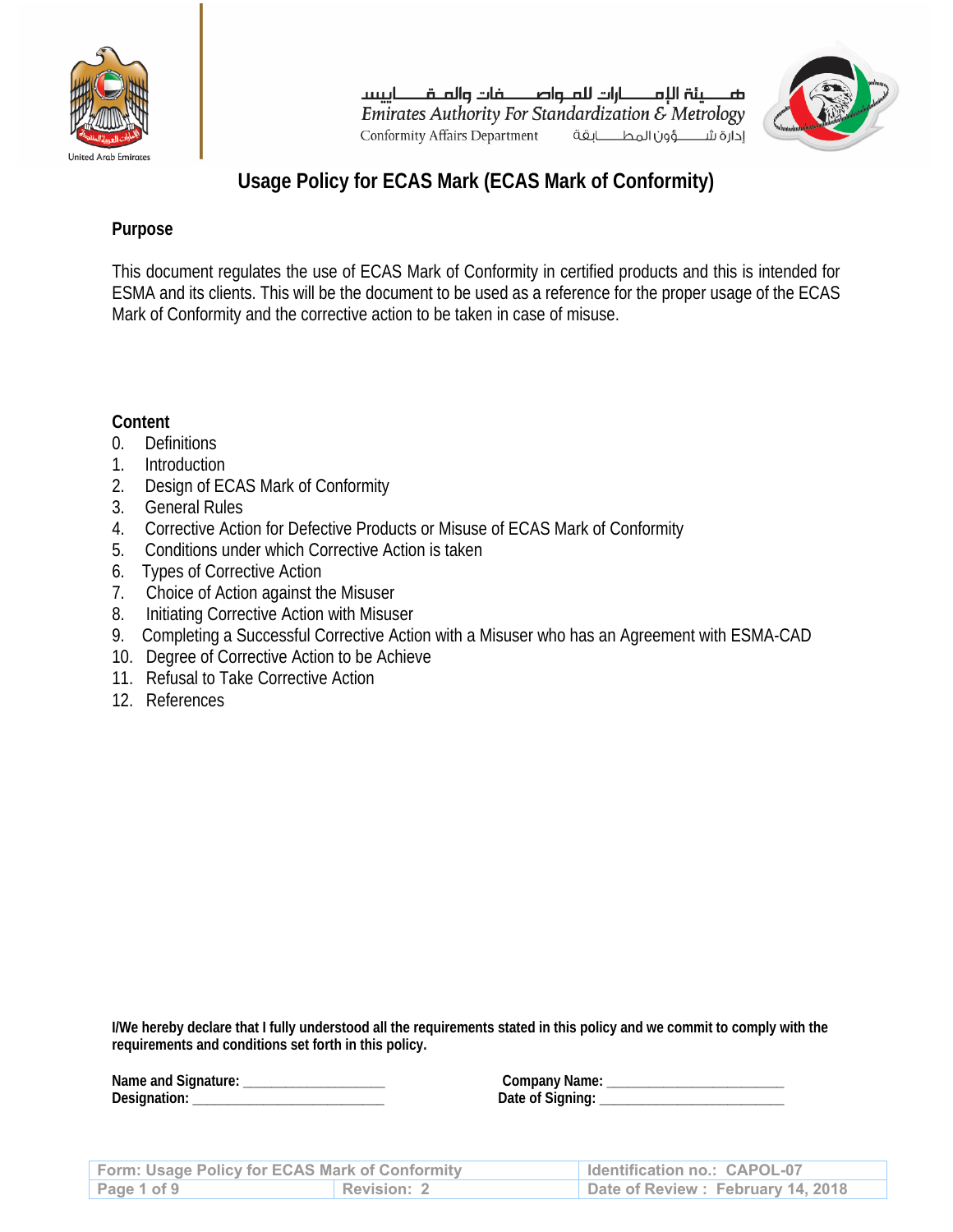

صـــــينة اللمـــــــارات للمــواصــــــــفات والمــقـــــــاييسـ Emirates Authority For Standardization  $\mathcal E$  Metrology Conformity Affairs Department إدارة شهؤون المطابقة



# **0. DEFINITIONS**

For the purpose of this Policy, the following definitions shall apply:

#### 0.1 ECAS Mark of Conformity

It is an approved mark by ESMA indicating conformity of product to the UAE Product Certification Scheme**.** 

# 0.2 Certified Product

It refers to the product(s) being evaluated and approved for the UAE Product Certification Scheme.

0.3 Mark

 It is a unique graphic identification of an organisation. In the context of product certification, it is a product certification mark given to product/s which complies with an approved standard.

0.4 Approved Standard

It refers to a Product Standard approved by ESMA to be used in verifying conformity of a product.

0.6 UAE Product Certification Scheme

 It is a national product certification scheme which allows the use of the ECAS Mark of Conformity to the certified product.

**I/We hereby declare that I fully understood all the requirements stated in this policy and we commit to comply with the requirements and conditions set forth in this policy.** 

**Designation: \_\_\_\_\_\_\_\_\_\_\_\_\_\_\_\_\_\_\_\_\_\_\_\_\_\_\_ Date of Signing: \_\_\_\_\_\_\_\_\_\_\_\_\_\_\_\_\_\_\_\_\_\_\_\_\_\_** 

**Name and Signature: \_\_\_\_\_\_\_\_\_\_\_\_\_\_\_\_\_\_\_\_ Company Name: \_\_\_\_\_\_\_\_\_\_\_\_\_\_\_\_\_\_\_\_\_\_\_\_\_** 

| <b>Form: Usage Policy for ECAS Mark of Conformity</b> |             | Identification no.: CAPOL-07      |
|-------------------------------------------------------|-------------|-----------------------------------|
| Page $2$ of $9$                                       | Revision: 2 | Date of Review: February 14, 2018 |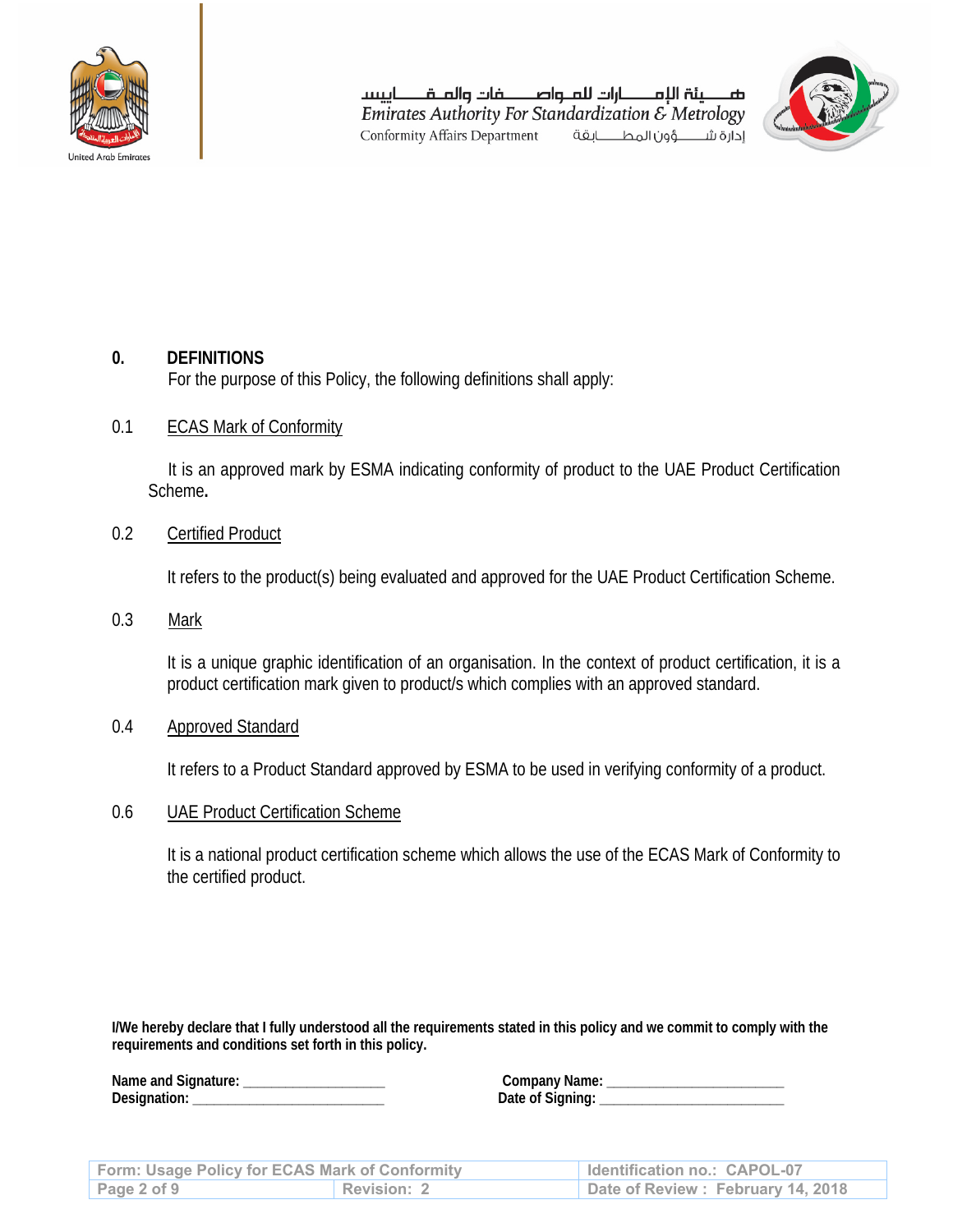

ضطبثة اللمطارات للملواصطفات والملقطايسيا Emirates Authority For Standardization & Metrology Conformity Affairs Department إدارة شهؤون المطابقة



# **1. INTRODUCTION**

This document is prepared for satisfying the requirement of Federal Law No. 28:2001 Article 5, Clause 11 requiring that the certificate of conformity and marks issued by ESMA shall be properly controlled. It is also in compliance with ESMA BOD resolution Number 78 of 2017 on the mandatory use of ECAS Mark of Conformity. The license to use the ECAS Mark of Conformity (ECAS Mark) is given to companies manufacturing certified products and this document specifies the conditions on the proper use of ECAS-Mark of Conformity and the corrective action for its misuse.

# **2. DESIGN OF ECAS-Mark of Conformity**

2.1 Design



#### 2.2 Colour

 The Mark shall have the same colour as provided by ESMA and shall be printed on the product which is in contrast with the Mark for proper visibility/readability. The colour of the mark shall be nonremovable or indelible. Single colour can be allowed for secondary packaging but limited to Black (with White background) or White Colour (with Black background) only.

#### 2.3 Size

 The size of the mark shall not be less than 3cm x 1.5cm. It shall be visible and readable at all times. In any case of size variations (decreasing or increasing), the size must always follow and respect the proportions of the Mark (1:2) as shown in clause 2.1.

**I/We hereby declare that I fully understood all the requirements stated in this policy and we commit to comply with the requirements and conditions set forth in this policy.** 

| Form: Usage Policy for ECAS Mark of Conformity |             | Identification no.: CAPOL-07      |
|------------------------------------------------|-------------|-----------------------------------|
| Page 3 of 9                                    | Revision: 2 | Date of Review: February 14, 2018 |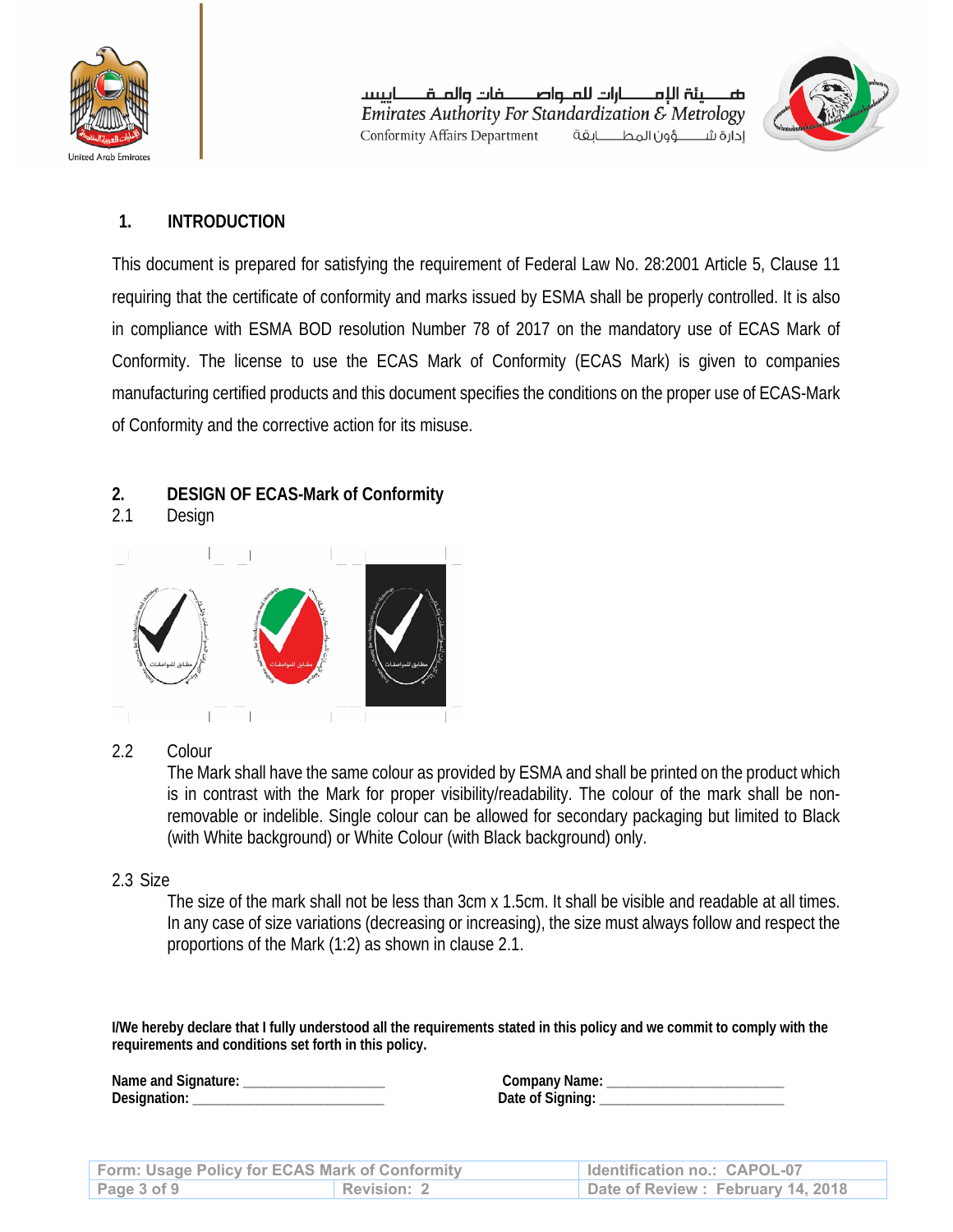

صـــــينة اللمـــــــارات للمــواصــــــــفات والمــقـــــــاييسـ Emirates Authority For Standardization & Metrology **Conformity Affairs Department** إدارة شهؤون المطابقة



- 2.4 Access to ECAS Mark of Conformity The ECAS Mark of Conformity will be transferred electronically to companies after the signing of the License to Use the ECAS Mark of Conformity.
- 2.5. Location of ECAS-Mark of Conformity

 The ECAS Mark of Conformity shall be placed conspicuously at front side of the product or at the bottom left away from any other mark.

# **3. GENERAL RULES**

- 3.1 After obtaining the Certificate of Conformity (CoC), the licensee shall use the ECAS Mark of Conformity on the certified products.
- 3.2 The licensee may use the mark for sales promotion for the product. It may be used in advertisements and on stationery together with the mark or the name of the manufacturer or the licensee provided that it is not used in such a manner that ESMA may consider as misleading. The ECAS Mark of Conformity shall be used for every piece of the product. ECAS Mark of Conformity may be used on the following (subject to ESMA approval):

-on the principal display panel of the certified products, -on the secondary or tertiary packaging whichever is directly visible to the buyer during display -on display areas where product are displayed for sale/marketing/promotion (for small items) -on product manuals/brochures

-any other ESMA approved areas of usage upon official confirmation/approval of ESMA

- 3.3 The ECAS Mark of Conformity shall be reproduced exactly the same color and proportion whenever it is possible.
- 3.4 The ECAS Mark of Conformity is the exclusive property of ESMA and its correct use is a contractual obligation. Intentional misuse of the mark maybe grounds for actions that may include but not limited to withdrawing the Certificate of Conformity.
- 3.5 ESMA shall implement market monitoring for ensuring correct use of the ECAS-Mark of Conformity.
- 3.6 The company/supplier shall not use its product certification in such a manner as to bring ESMA-Conformity Affairs Department (CAD) into disrepute and not make any statement regarding its product certification that ESMA-CAD may consider misleading or unauthorized.

**I/We hereby declare that I fully understood all the requirements stated in this policy and we commit to comply with the requirements and conditions set forth in this policy.** 

| <b>Form: Usage Policy for ECAS Mark of Conformity</b> |             | Identification no.: CAPOL-07      |
|-------------------------------------------------------|-------------|-----------------------------------|
| Page $4$ of $9$                                       | Revision: 2 | Date of Review: February 14, 2018 |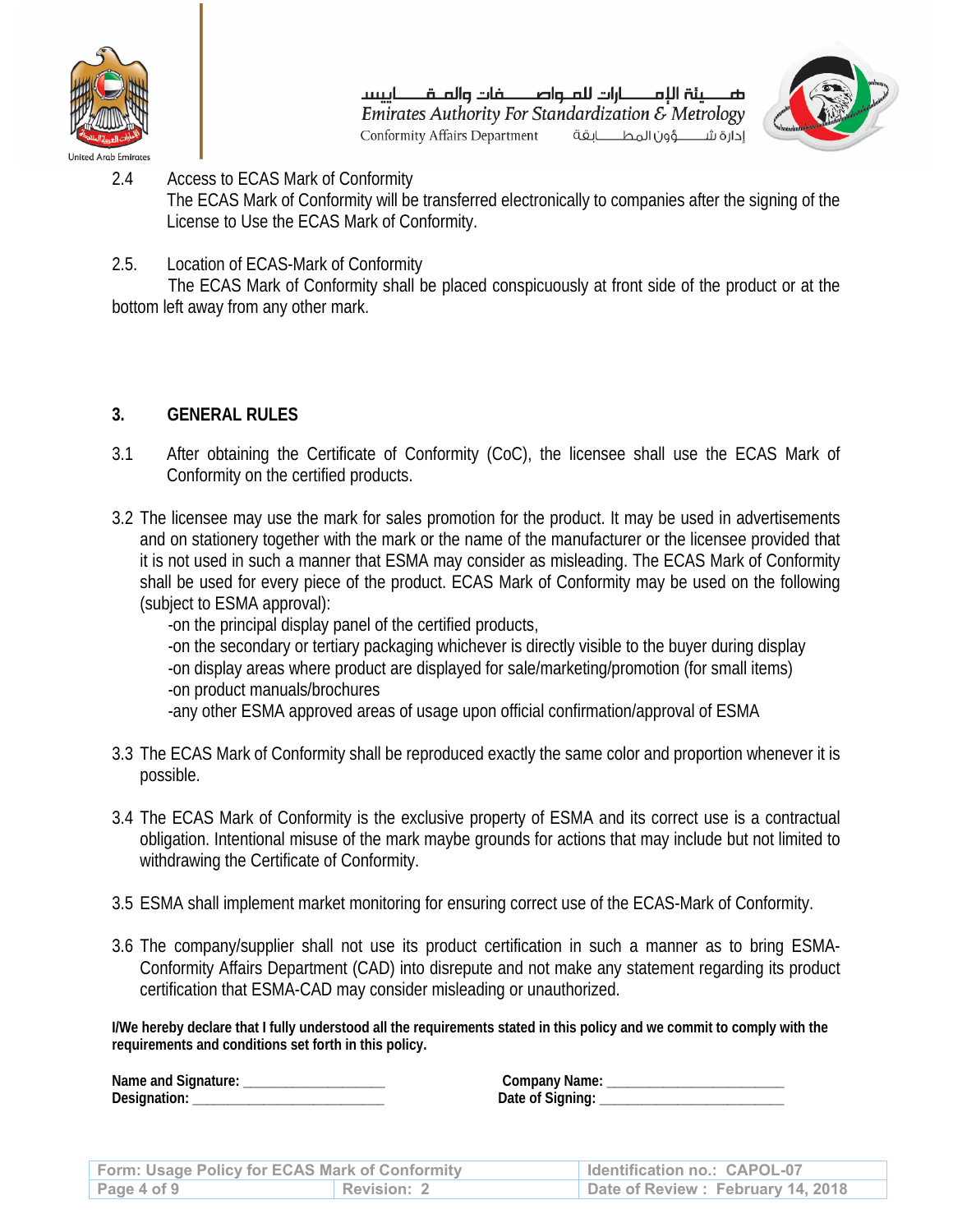

ضصينة اللمصارات للملواصصفات والملقصاييسا Emirates Authority For Standardization  $\mathcal E$  Metrology إدارة شــــــــوُون المطـــــــابقة Conformity Affairs Department



- 3.7 In making reference to its product certification in communication media, a supplier of ECAS Mark of Conformity. Certified products must comply with ESMA-CAD requirements. A supplier may publish that it has been authorized to apply certification mark to products to which the certification applies. In all cases, the supplier shall take sufficient care of in its publications and advertisements that no confusion arises between certified and non-certified products. If a supplier wishes to publish a test report or evaluation report, the report shall be reproduced in full, unless specific authorization is granted by ESMA-CAD to publish part(s) of the report. A supplier shall not specify function, or claim or the like in its use information that could mislead purchasers to believe that performances of the products or its use are covered by the certification when in fact they are not.
- 3.8 Instructions or other user information accompanying the product and related to the certification scheme shall be approved by ESMA-CAD. Advertisements containing ESMA-CAD certification mark or reference to certification shall be approved by ESMA-CAD.
- 3.9 In case of any doubts regarding the use of the mark, prior written approval shall be obtained from ESMA to prevent misuse and subsequent corrective action.

# **4.0 Corrective Action for Defective Products or Misuse of Certification Mark**

ESMA-CAD procedures for taking corrective action following the identification of defective products or misuse of its certification marks follow ISO/IEC Guide 27, *Guidelines for corrective action to be taken by a certification body in the event of either misapplication of its mark of conformity to a product, or products which bear the mark of the certification body being found to subject persons or property to risk*.

#### **5.0 Conditions under which Corrective Action is taken**

ESMA-CAD will require a misuser (i.e., any person, organization, or corporate body that misuses the certification marks, regardless of whether or not the product is eligible to bear the mark) to take corrective action whenever an the certification mark has been affixed to a product that:

• is hazardous;

• is not authorized to bear the certification mark, e.g., because there is no record of the product in question having been certified; or does not comply with the applicable certification requirements to the extent that the integrity of certification mark is jeopardized;

- bears an unauthorized form of the mark; or
- is in violation of the ECAS-Mark of Conformity policies under which the product was tested and certified.

**I/We hereby declare that I fully understood all the requirements stated in this policy and we commit to comply with the requirements and conditions set forth in this policy.** 

| Form: Usage Policy for ECAS Mark of Conformity |                    | Identification no.: CAPOL-07      |
|------------------------------------------------|--------------------|-----------------------------------|
| Page 5 of 9                                    | <b>Revision: 2</b> | Date of Review: February 14, 2018 |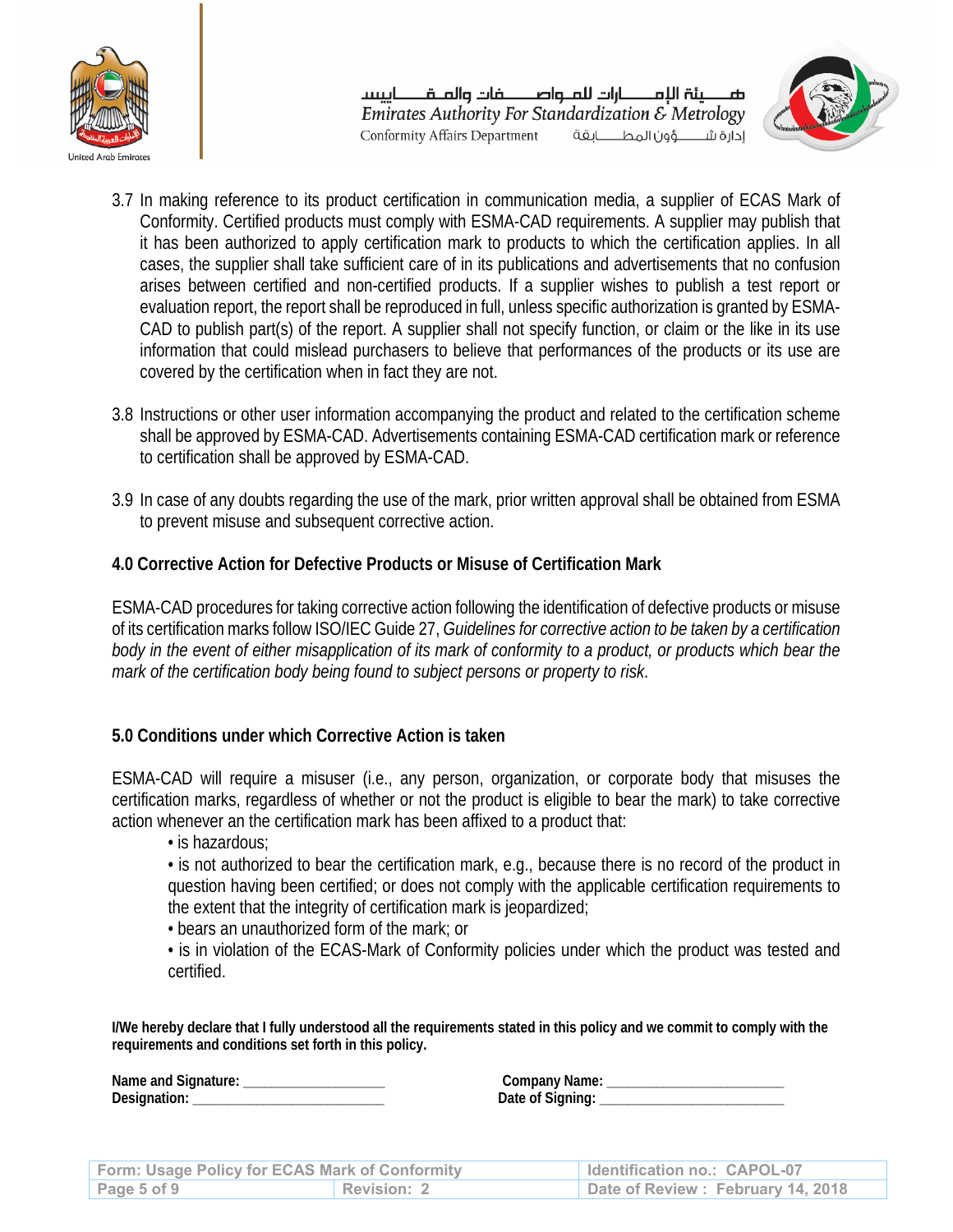

صــــــينة اللمــــــــارات للمــواصــــــــضات والمــقــــــــاييسـ Emirates Authority For Standardization  $\mathcal E$  Metrology Conformity Affairs Department إدارة شهؤون المطابقة



A product is considered "hazardous" if it exposes life, limb, or property to imminently dangerous conditions. A hazardous product is considered to exist if the quantity of products involved is such as to constitute an unacceptable percentage, and there is either:

• An unsafe construction; or

• The product is gaining widespread use in an application not foreseen when the standard(s) to which the product is certified was (were) written, such applications in turn being ones for which the product was not certified; and

- No specific scope of applications has been provided in the standard(s), and

- No limiting scope of application has been provided by the manufacturer in written material accompanying the product at point of sale.

*Note — where an inherent hazard is necessary for the product to perform its intended function, e.g. rotating blades of a food mixer, such a hazard shall not be considered "hazardous" in the context of this definition.* 

Whenever either a report of misuse of certification mark or of a hazard involved with a product bearing certification mark is received, the validity of the report will be investigated. Where it is established that misuse has occurred ESMA-CAD will determine the scope of the misuse, including products, model number, serial numbers, factory production facilities, production runs and quantities involved.

# **6.0 Types of Corrective Action**

#### **6.1 Corrective action could be one or more of the following:**

6.1.1. Notification of parties authorized and responsible for instituting a recall (i.e., the action by which the misuser of the certification mark or the producer of a hazardous product or other party responsible for making the product available withdraws the product from users, the marketplace, or distribution sites and returns them to an acceptable location for corrective action) when, in ESMA-CAD's opinion, such recall is necessary to protect the public and to permit implementation of the corrective action (i.e., the action determined by ESMA CAD to be appropriate to eliminate the consequences of the misuse and to remove the hazard as far as necessary and practicably possible);

6.1.2 Removing the certification mark from the product (This is normally done only at the factory or other central location so that the product in question is removed from the stockroom, marketplace, distribution sites, or user's possession. Alternatively, the certification mark could be removed from the product on site, provided such removal is in collaboration with the involved regulatory authorities who would then proceed to accept or reject the product.);

6.1.3. Rebuilding the product so that it complies with the governing certification requirements;

**I/We hereby declare that I fully understood all the requirements stated in this policy and we commit to comply with the requirements and conditions set forth in this policy.** 

| <b>Form: Usage Policy for ECAS Mark of Conformity</b> |             | Identification no.: CAPOL-07      |
|-------------------------------------------------------|-------------|-----------------------------------|
| Page 6 of 9                                           | Revision: 2 | Date of Review: February 14, 2018 |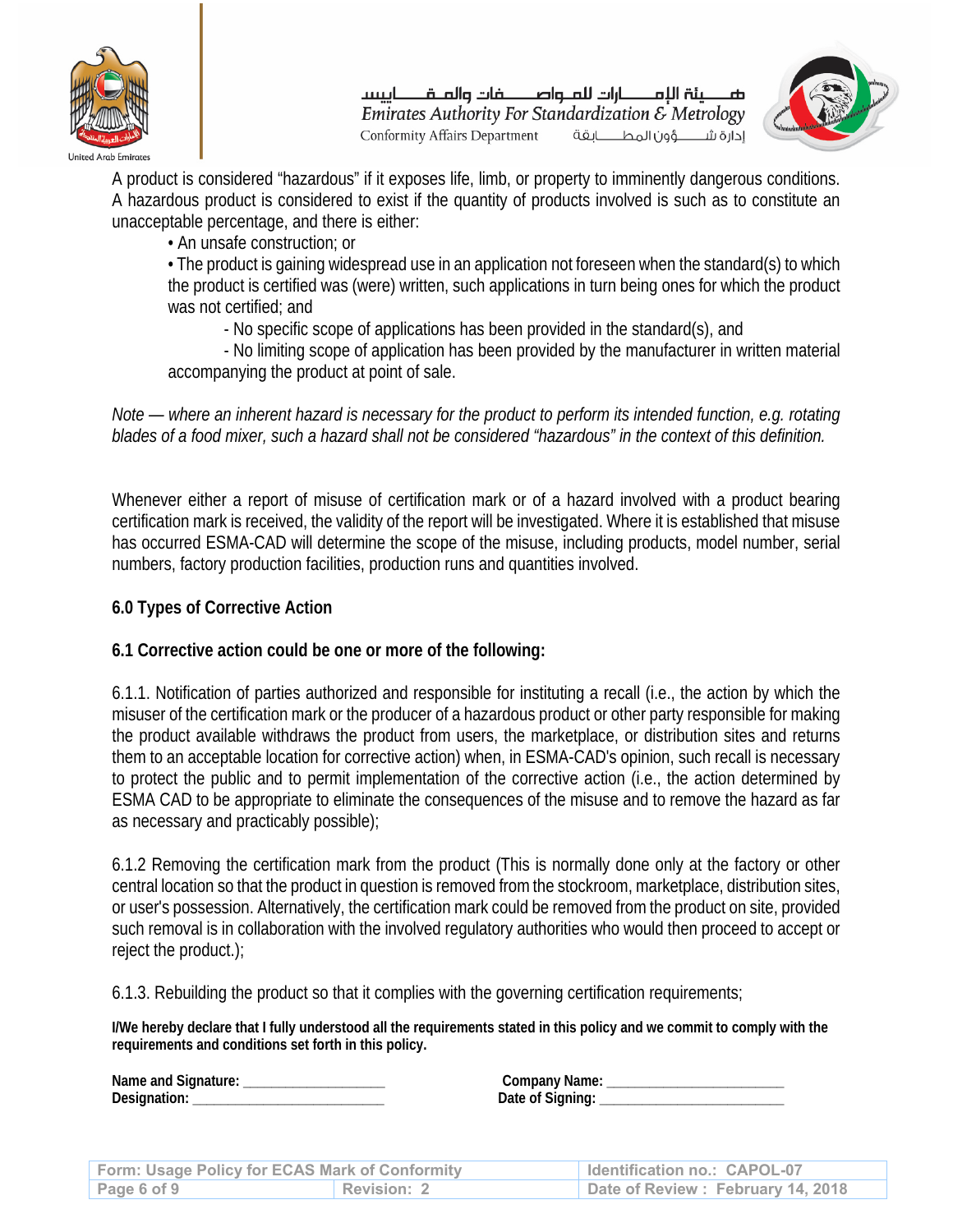

ضصينة اللمصارات للملواصصفات والملقصاييسا Emirates Authority For Standardization  $\mathcal E$  Metrology **Conformity Affairs Department** إدارة شهؤون المطابقة



6.1.4. Scrapping or replacing a returned product because it is not practicable either to remove the certification mark or to rebuild the product so that it complies with the governing certification requirements; and

4.1.5. Where a hazardous condition exists, ESMA CAD will, in consultation with the appropriate regulatory authorities (such as Dubai Municipality, Abu Dhabi Municipality etc), pursue the release of a notice to the general public about the hazard.

# **7. Choice of Action against the Misuser**

When the facts indicating a need for corrective action are conclusive, ESMA-CAD will initiate corrective action immediately, provided there is a misuser to be held responsible for such action. Legal actions to be initiated and penalties to be imposed shall be based on Federal Law 28:2001.

# **8. Initiating Corrective Action with Misuser**

When there is conclusive proof that a product is hazardous or is involved in misuse of certification mark, corrective action will be initiated by ESMA-CAD. In such instances, the misuser and, where appropriate, the regulatory authorities shall be notified immediately by telephone, fax, or E-Mail of the problem, and License to apply the certification mark to the involved product shall be terminated. In the case of a hazardous product bearing the certification mark, ESMA-CAD will inform the misuser of the need to take appropriate corrective action, advising of the hazard and the action to be taken.

The initial notification to the misuser will require confirmation in writing by registered (or equivalent) letter, with copies to the appropriate regulatory authorities and/or other bodies when appropriate. Such letter will normally contain: the reason(s) for corrective action, any hazardous conditions that may exist, actions to be taken by the misuser to resolve the problem, and a statement covering the action to be taken to ensure that certification mark is not applied to ineligible products.

#### **9. Completing a Successful Corrective Action with a Misuser who has an Agreement with ESMA-CAD**

When a corrective action has been resolved to ESMA-CAD's satisfaction, ESMA-CAD will undertake the following:

9.1. All recipients of the letter which called for corrective action will be sent a second letter which:

**I/We hereby declare that I fully understood all the requirements stated in this policy and we commit to comply with the requirements and conditions set forth in this policy.** 

| Form: Usage Policy for ECAS Mark of Conformity |             | Identification no.: CAPOL-07      |
|------------------------------------------------|-------------|-----------------------------------|
| Page 7 of 9                                    | Revision: 2 | Date of Review: February 14, 2018 |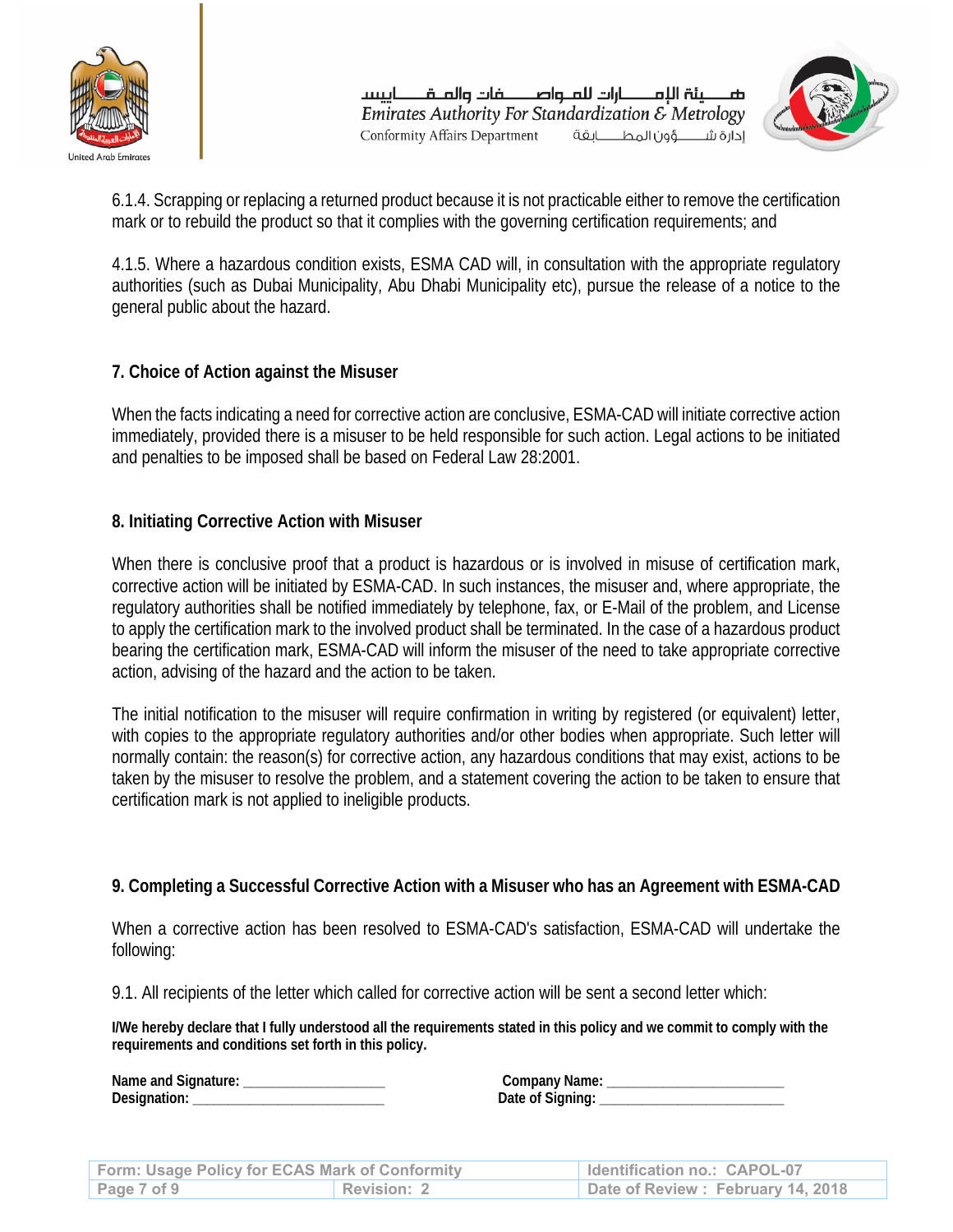

صصينة الإمصارات للملواصصفات والملقصاييسا Emirates Authority For Standardization & Metrology Conformity Affairs Department إدارة شهون المطابقة



- States the suspension imposed upon the misuser
- has been lifted and that authorization to use the certification mark has been reinstated;
- summarizes the corrective action taken by the misuser;
- When applicable, describes the new marking required to distinguish the product in its corrected state from its previous unacceptable condition.

9.2. Certification records will be revised to include any modifications necessitated by the corrective action. ESMA-CAD shall also carry out an audit of:

• Its own approval and surveillance duties to determine whether part of the misuse was due to a weakness in its own organization;

• its procedures to determine the means whereby ESMA-CAD's approval and surveillance responsibilities can be altered to ensure, so far as realistic to do so, that such misuse of the mark cannot be repeated.

#### **10. Degree of Corrective Action to be Achieve**

ESMA-CAD desires that the corrective action be taken on one hundred percent of the product involved. However, this may not be possible, especially if the product has been out on the market for a considerable time. Normally, ESMA considers that corrective action as appropriate has been carried out satisfactorily if:

10. 1. The misuser has made a proper public announcement when asked to do so;

10.2. The products in the marketplace and distribution sites have been recalled, rebuilt, replaced or destroyed under supervision, or other corrections thereto made as required to the maximum degree feasible;

10.3. The misuser has agreed to continue the required corrective action on units which are in the possession of the user until ESMA-CAD is satisfied that the maximum practicable result has been achieved;

10.4. Such necessary steps have been instituted in the manufacturing process to obviate the production of products which will again require similar corrective action.

#### **11. Refusal to Take Corrective Action**

When a misuser refuses to take corrective action, ESMA-CAD will take the following steps:

**I/We hereby declare that I fully understood all the requirements stated in this policy and we commit to comply with the requirements and conditions set forth in this policy.** 

| Form: Usage Policy for ECAS Mark of Conformity |                    | Identification no.: CAPOL-07      |
|------------------------------------------------|--------------------|-----------------------------------|
| Page 8 of 9                                    | <b>Revision: 2</b> | Date of Review: February 14, 2018 |